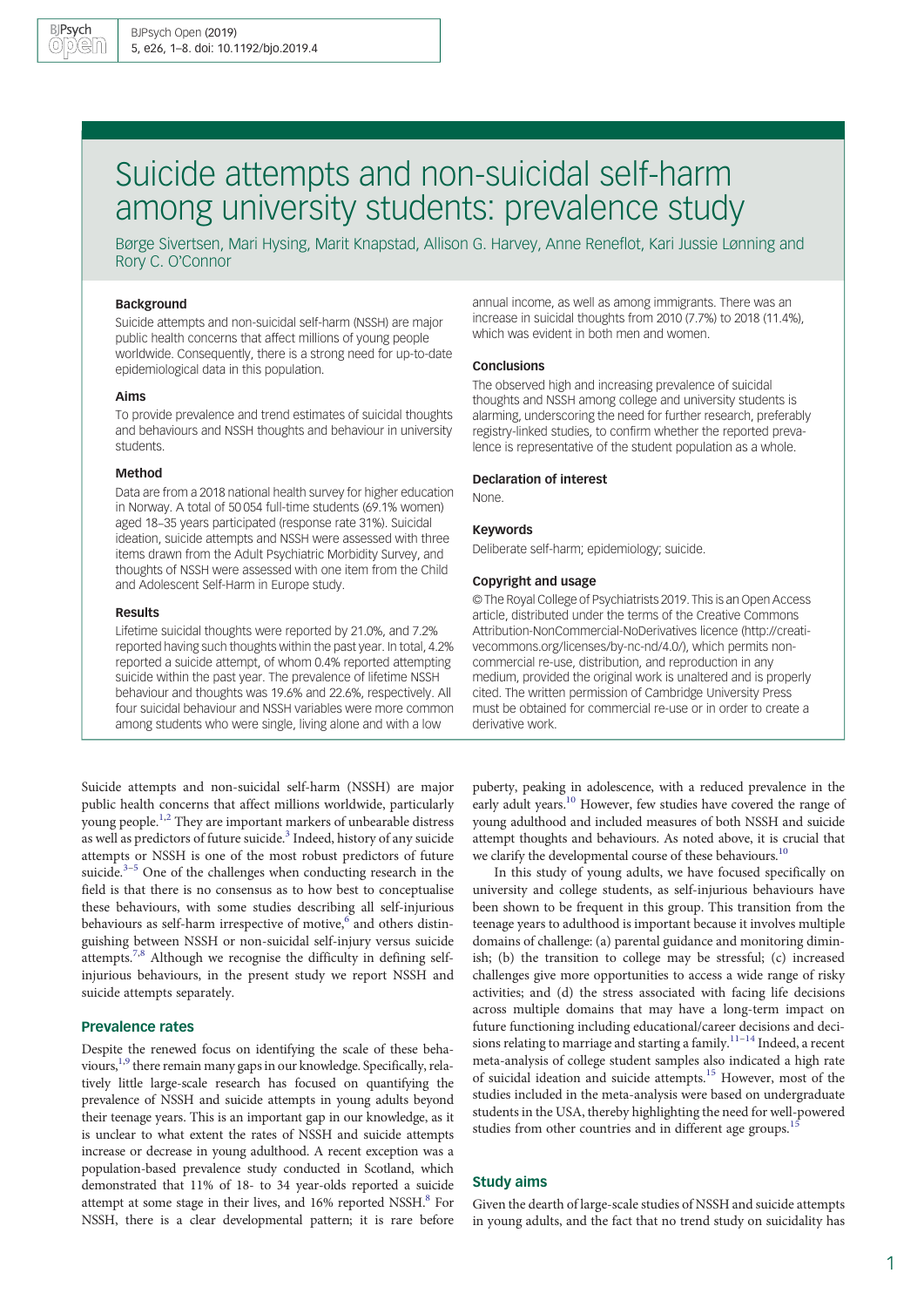been conducted among this group, the aim of the present study is to examine the prevalence of suicidal thoughts and suicide attempts and NSSH thoughts and behaviour in a large sample of college students aged between 18 and 35 years in 2018, as well as to examine potential changes in suicidal ideation from 2010 to 2018, in this population.

# Method

## Procedure

The SHoT study (Students' Health and Wellbeing Study) is a national student survey for higher education in Norway, initiated by three largest welfare associations. So far, three health surveys of the student population (aged 18–35) in Norway have been completed (2010, 2014 and 2018), and all three waves were collected electronically through a web-based platform. The three studies were conducted separately (not a longitudinal data collection). Details of the SHoT study has been published elsewhere.<sup>[16](#page-7-0)</sup>

The SHoT2018 was conducted between 6 February and 5 April 2018 inviting all full-time Norwegian students pursuing higher education (both in Norway and abroad) to participate. For the SHoT2018 study, 162 512 students fulfilled the inclusion criteria, of whom 50 054 students completed the online questionnaires, yielding a response rate of 30.8%. The SHoT2014 study was conducted between 24 February and 27 March 2014. An invitation email containing a link to an anonymous online questionnaire was sent to 47 514 randomly selected students and stratified by study institutions, faculties and departments. The overall response rate was 28.5% and included 13 525 students. The SHoT2010 study was conducted between 11 October and 8 November 2010. The target group was a random sample of 26 779 Norwegian full-time students, of whom 6053 students completed the survey, yielding a response rate of 22.6%.

## **Ethics**

The authors assert that all procedures contributing to this work comply with the ethical standards of the relevant national and institutional committees on human experimentation and with the Helsinki Declaration of 1975, as revised in 2008. All procedures involving human participants/patients were approved by the Regional Committee for Medical and Health Research Ethics in Western Norway (no. 2017/1176 (SHOT2018)). Informed consent was obtained electronically after the participants had received a detailed introduction to the study. Approvals for conducting the SHoT2010 and SHoT2014 studies were granted by the Data Protection Officer for research at the Norwegian Centre for Research Data.

## **Instruments**

### Demographic information (SHoT2018)

All participants indicated their gender and age, and to enable comparisons across similar studies the participants were categorised into three age groups  $(18-23 \text{ years } (62.2\%, n = 31118); 24-29)$ years  $(31.1\%, n = 15584)$ ; and  $30-35$  years  $(5.3\%, n = 2640)$ ). Participants were also asked about their household status (coded as 'living alone' versus 'living with others'), as well as their relationship status (coded as 'single' versus 'married'/'partner' or 'girl-/boyfriend'). Economic activity was coded dichotomously according to self-reported annual income (before tax and deductions, and not including loans and scholarships): 'economically active' (annual income >10 000 Norwegian Krone (NOK)) versus

'economically inactive' (<10 000 NOK). The reason for excluding loans and scholarships from the annual income, was that all students taking higher education in Norway receive near-identical loans/scholarships, and in this respect, we were more interested in students earning additional money working alongside being a full-time student. Finally, participants were categorised as an immigrant if either the student or his/her parents were born outside Norway.

#### Suicidal thoughts, suicidal attempts and NSSH (SHoT2018)

History of suicidal thoughts, suicide attempts and NSSH were assessed with three items drawn from the Adult Psychiatric Morbidity Survey  $(APMS)^{17}$  $(APMS)^{17}$  $(APMS)^{17}$  'Have you ever seriously thought of taking your life, but not actually attempted to do so?', 'Have you ever made an attempt to take your life, by taking an overdose of tablets or in some other way?', and 'Have you ever deliberately harmed yourself in any way but not with the intention of killing yourself? (i.e. self-harm)'. The question about NSSH thoughts was adapted from the Child and Adolescent Self-Harm in Europe study  $(CASE)$ .<sup>[18](#page-7-0)</sup> 'Have you ever seriously thought about trying to deliberately harm yourself but not with the intention of killing yourself, but not actually done so?'. If respondents answered yes to any item, the timing of the most recent episode was assessed, using the following response options: 'last week', 'past year', 'more than a year ago, but after I started studying at the university', and 'before I started studying at university'. In the current study, we defined 'recent' event as an episode having occurred within the past 12 months (the first two response options). In addition, the frequency of episodes (response options: '1' through '10 or more') and age at first onset (response options: 'younger than 10 years' through '35 years') were also assessed for each of the four items.

#### Suicidal thoughts in all three SHoT studies

In addition to the four suicidal and non-suicidal thoughts and behaviour questions asked in SHoT2018, suicidal thoughts were also measured by one item of the depression subscale of the Hopkins Symptom Checklist (HSCL-25)<sup>[19](#page-7-0)</sup> ('in the past two weeks, including today, how much have you been bothered by thoughts of ending your life') across all three SHoT study waves. The response options were 'not at all', 'a little', 'quite a bit', and 'extremely'.

## **Statistics**

IBM SPSS version 25 for Mac was used for all analyses.  $\chi^2$  tests and logistic regression analyses were used to examine differences in suicidal thoughts, suicide attempts, NSSH thoughts and behaviour across demographic characteristics. We also calculated the prevalence ratios (corresponding to the relative risk) for women and men by dividing the prevalence estimates of women by those of men. As a test of precision, we calculated the positive predictive value (PPV) and negative predictive value (NPV) of the single suicidal ideation item included in the HSCL-25 of the SHoT2018 study against the dichotomised suicidal ideation item from the APMS instrument. Pearson's  $\chi^2$  tests were used to test for significant changes in suicidal ideation (coded dichotomously) over time. As the three surveys included somewhat different welfare associations and institutions, sensitivity analyses were performed only including the institutions included in all three surveys. The samples included in these analyses were  $n = 24298 (48.5%)$  in 2018,  $n = 6681 (49.4%)$ in 2014 and  $n = 4369$  (72.2%) in 2010. Missing values were handled using listwise deletion, and there was generally little missing data ( $n<$  270 of 50 054 on the four main suicidal and non-suicidal thoughts and behaviour questions.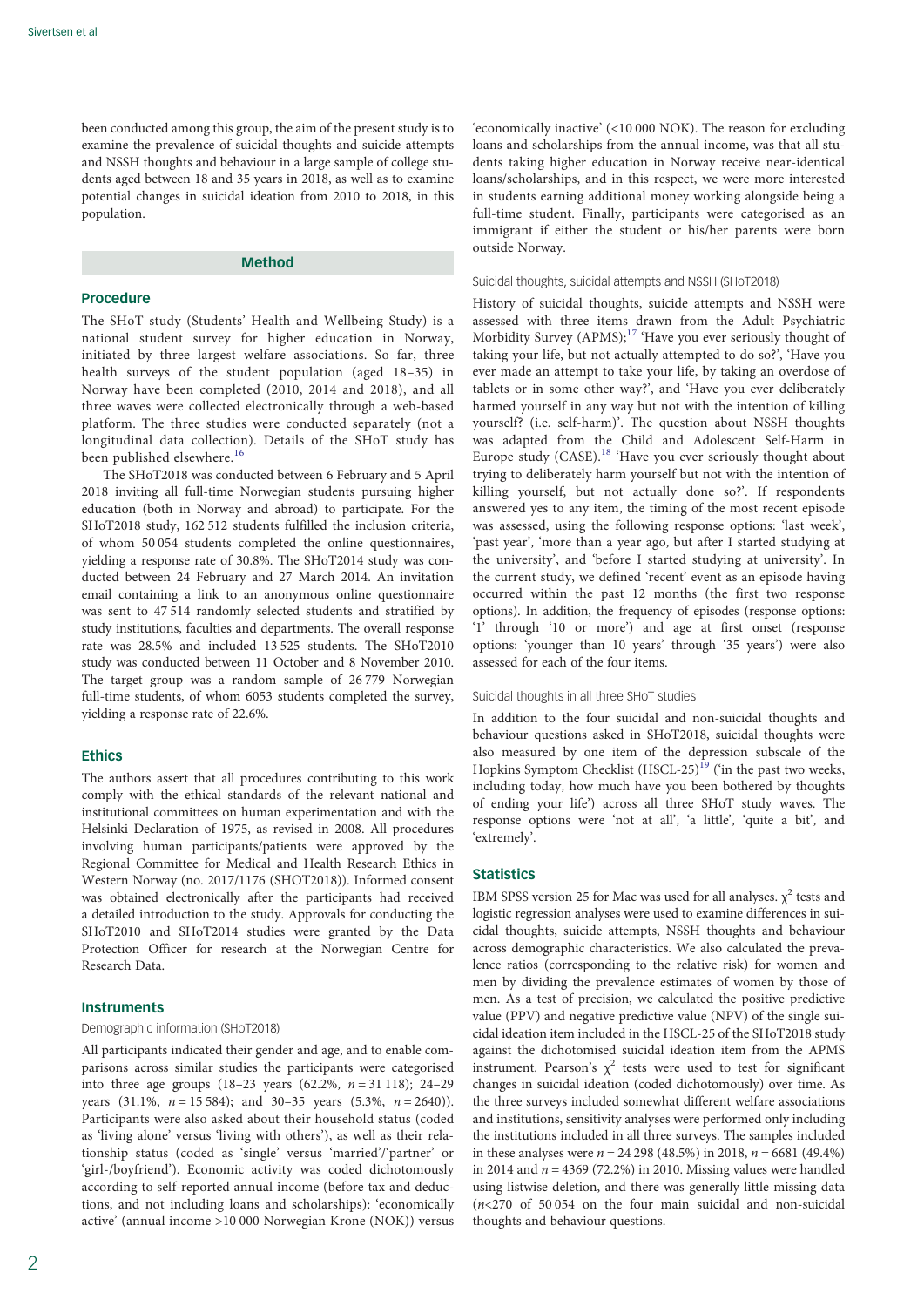#### Results

The data reported focuses on the 2018 data-set, with the exception of trends in suicidal thoughts.

## Descriptive statistics

Compared with all invited students (58.1% women and 41.9% men), the current sample included a larger proportion of women (69.1%) than men (30.9%). The mean age was 23.2 years (s.d. = 3.3), and the age distribution of participating students (18–20 years (18%,  $n = 8832$ ), 21–22 years (31%,  $n = 15$ 471), 23–25 years (32%,  $n = 15902$ ), 26–28 years (11%,  $n =$ 5710) and 29-35 years (7%,  $n = 3427$ )), was almost identical to that of all invited students (18–20 years (18%,  $n = 28996$ ), 21–22 years (31%,  $n = 49731$ ), 23-25 years (32%,  $n = 51714$ ), 26-28 years (12%,  $n = 19901$ ) and 29–35 years (6%,  $n = 10216$ )).

In terms of accommodation status, 19.3% reported living alone  $(n = 9675$  (women: 18.7%, men: 20.7%, P<0.001)) and 49.9% ( $n =$ 24 969) reported being single (women: 47.2%, men: 56.0%, P<0.001). The majority of the participants (87.5%,  $n = 43,778$ ) had an annual income of more than 10 000 NOK (women: 88.9%, men: 84.5%, P<0.001). A total of 8% of the participants  $(n = 4010)$  were immigrants, defined as either the student or his/ her parents being born outside Norway (women: 7.9%, men:  $8.2\%, P = 0.292$ .

## Prevalence of NSSH, NSSH thoughts, suicide attempts and suicidal thoughts

As detailed in [Table 1](#page-3-0), lifetime suicidal thoughts were reported by 21.0% ( $n = 10 494$ ) of the students, and 7.2% reported experiencing such thoughts within the past year. Significantly more women than men reported lifetime suicidal thoughts (lifetime: 22.1% v. 18.3%, prevalence ratio, 1.21; odds ratio (OR) = 1.27, 95% CI 1.21–1.33, P<0.001). A similar gender effect was also observed for past year suicidal thoughts.

In total, 4.2% of the students  $(n = 2112)$  reported having attempted suicide, of whom the majority  $(3.1\%, n = 1570)$  reported that the (last) suicide attempt occurred before they started studying. In all, 220 students (0.4%) reported having attempted suicide within the past year. A similar pattern was observed for both genders. As with suicidal thoughts, lifetime suicide attempts were more prevalent in women (4.7%) compared with men (3.0%, prevalence ratio, 1.57; OR = 1.61, 95% CI 1.45–1.79, P<0.001). There was no gender difference in past year suicide attempt.

NSSH thoughts were reported by 22.6% ( $n = 11301$ ) of the students, and 8.8% ( $n = 4414$ ) of the participants reported such thoughts during the past year. Women were much more likely than men to experience lifetime NSSH thoughts (26.9% and 12.8%, respectively, prevalence ratio, 2.10; OR = 2.52, 95% CI 2.39–2.65, P<0.001), and a similar gender effect was observed for past year NSSH thoughts.

NSSH was reported by 19.6% ( $n = 9821$ ) of the students and was significantly more frequent among women (23.6%) than among men (10.4%, prevalence ratio, 2.27; OR = 2.65, 95% CI 2.50–2.80, P<0.001). In terms of recent NSSH, 4.1% of the students reported NSSH within the past year, and a similar gender effect was observed (4.9% in women and 2.1% in men).

# Number of occurrences of NSSH, NSSH thoughts, suicide attempts and suicidal thoughts

As detailed in [Fig. 1](#page-4-0), the majority of students who reported NSSH engaged in NSSH on multiple occasions. Among those reporting NSSH, a significantly larger proportion of women (35.1%,  $n =$ 

2768) than men (21.4%,  $n = 331$ ) reported repeated NSSH behaviour (defined as more than ten times). A similar pattern was observed for NSSH thoughts, with the 10+ category being the most frequently reported (see [Fig. 1](#page-4-0) for details).

Among those reporting a lifetime suicide attempt,  $49\%$  ( $n =$ 1041) had only done so once, whereas,  $24\%$  ( $n = 507$ ) reported two suicide attempts. In contrast, 2.5% ( $n = 52$ ) of students reporting a suicide attempt had done so ten times or more. These patterns were similar for both men and women. As also displayed in [Fig. 1,](#page-4-0) there were no marked gender differences in the distribution of frequency of suicidal thoughts.

# Age of first occurrences of NSSH, NSSH thoughts, suicide attempt and suicidal thoughts

Students reporting NSSH were, on average, 15.2 years old when they first harmed themselves. As detailed in [Fig. 2,](#page-4-0) women were younger (mean 15.1 years) than men (mean 15.9 years). Similar patterns were observed for NSSH thoughts. Students reporting a suicide attempt were, on average, 16.6 years old when they first attempted, compared with 16.0 years old when they first had thoughts of suicide. Women were an average of 0.8 years younger than men when they had their first occurrence of both a suicide attempt and suicidal thoughts.

# Recent NSSH, NSSH thoughts, suicide attempts and suicidal thoughts across age groups

The prevalence of both NSSH and NSSH thoughts reported within the past 12 months decreased significantly in the older age groups. While 4.6% of the students aged 18–23 years reported past year NSSH, only 2.0% of those aged between 30 and 35 reported this. Similarly, while 9.7% of students aged 18–23 years reported recent NSSH thoughts, 6.4% reported this in the oldest age group. In contrast, there were no significant age differences in the prevalence of past year suicide attempt, or suicidal thoughts (see [Table 1](#page-3-0) for details).

# Sociodemographic characteristics and suicidal thoughts, suicide attempts and NSSH and NSSH thoughts

As detailed in [Table 2](#page-5-0), compared with students living with others, students living alone had significantly higher rates of both past year suicidal thoughts (10.2%  $v$ . 6.4%), suicide attempts (0.8%  $v$ . 0.4%), NSSH thoughts (11.8% v. 8.2%) and NSSH (5.5% v. 3.7%). Similar effects were observed for relationship status, where single students had higher rates of recent suicidal thoughts (8.7% v. 5.7%), suicide attempts (0.6% v. 0.3%), NSSH thoughts (9.8% v. 8.0%) and NSSH  $(4.5\% \text{ } v. 3.6\%)$  compared with students in a relationship.

In terms of economic activity, students with little or no additional income (beyond student loans and scholarships) had higher rates of both recent suicidal thoughts (11.6% v. 6.5%), suicide attempts (0.8%  $v$ . 0.4%), NSSH thoughts (12.8%  $v$ . 8.3%) and NSSH (6.9% v. 3.7%).

Finally, compared with ethnic Norwegians, immigrants had higher rates of both recent suicidal thoughts  $(9.5\% \text{ } v. 7.0\%),$ recent suicide attempts (0.9% v. 0.4%) and recent NSSH thoughts (10.2% v. 8.8%), but not recent NSSH.

## Trends in suicidal thoughts from 2010 to 2018

The PPV and NPV of the dichotomous suicidal thoughts item from the HSCL-25 ('quite a bit' and 'extremely' versus 'not at all' and 'a little') with regards to the dichotomous suicidal thoughts item from the APMS instrument were 81.5 and 81.1, respectively.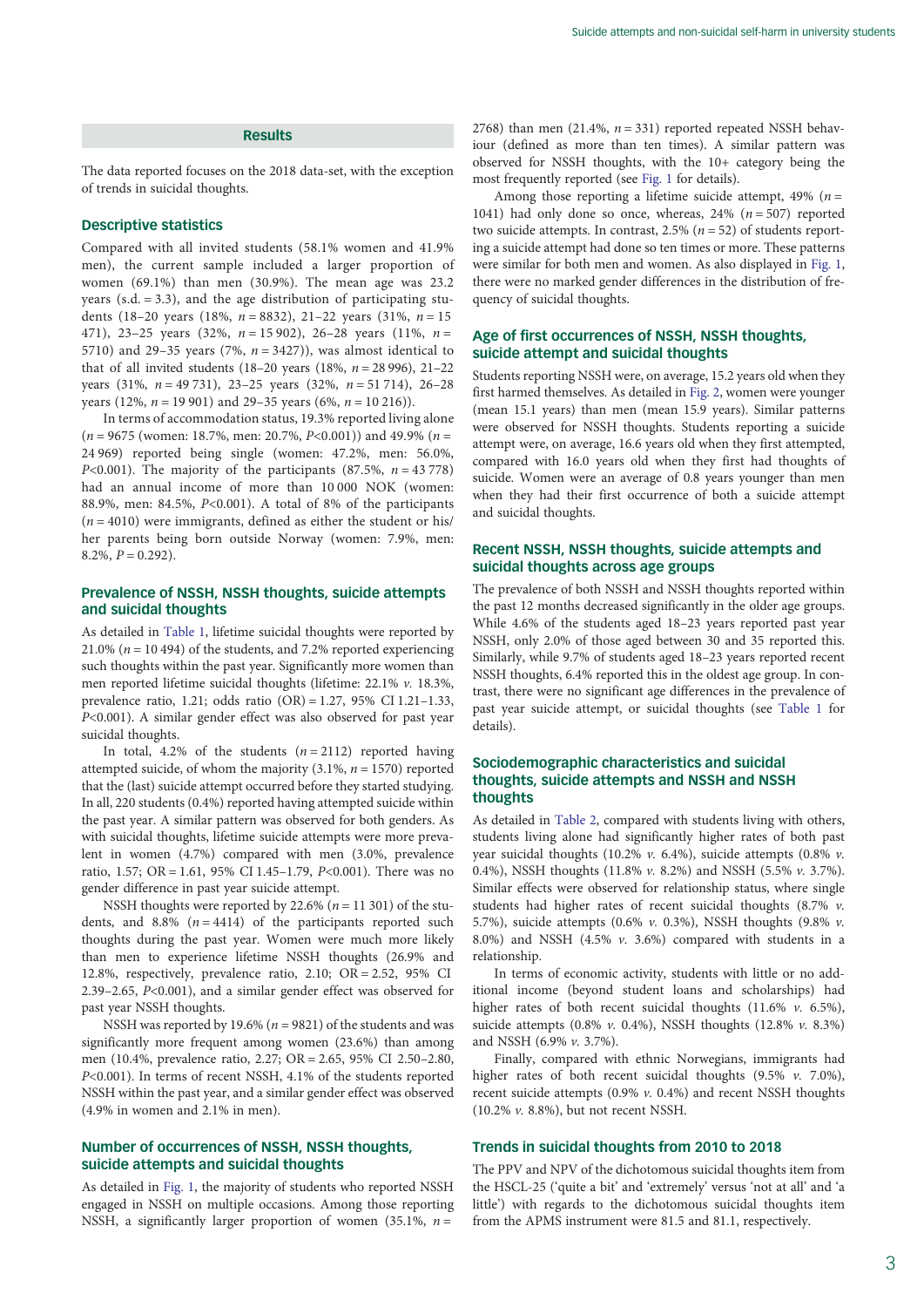<span id="page-3-0"></span>

|                                                                                                                                                                                            |                     | 18-23 years                |                       | 24-29 years                | 30-35 years         |                     |                       | All age groups      |
|--------------------------------------------------------------------------------------------------------------------------------------------------------------------------------------------|---------------------|----------------------------|-----------------------|----------------------------|---------------------|---------------------|-----------------------|---------------------|
|                                                                                                                                                                                            | Lifetime            | Past year                  | Lifetime              | Past year                  | Lifetime            | Past year           | Lifetime              | Past year           |
| All students, % (95% CI)                                                                                                                                                                   |                     |                            |                       |                            |                     |                     |                       |                     |
| Suicidal thoughts                                                                                                                                                                          | 19.8 (19.4 to 20.3) | 7.0 (6.7 to 7.2)           | 22.3 (21.7 to 23.0)   | 7.5 (7.1 to 7.9)           | 27.6 (25.9 to 29.3) | 7.5 (6.5 to 8.5)    | 21.0 (20.7 to 21.4)   | 7.2 (6.9 to 7.4)    |
| Suicide attempts                                                                                                                                                                           | $3.7$ (3.5 to 3.9)  | $0.4$ (0.4 to 0.5)         | 4.7 (4.3 to 5.0)      | $0.5$ (0.4 to 0.6)         | 7.9 (6.9 to 8.9)    | $0.3$ (0.1 to 0.5)  | $4.2$ (4.1 to 4.4)    | $0.4$ (0.4 to 0.5)  |
| NSSH thoughts                                                                                                                                                                              | 23.8 (23.3 to 24.3) | 9.7 (9.3 to 10.0)          | 20.7 (20.3 to 21.2)   | 7.7 (7.3 to 8.1)           | 20.9 (19.4 to 22.5) | $6.4$ (5.5 to 7.4)  | 22.6 (22.3 to 23.0)   | 8.8 (8.6 to 9.1)    |
| <b>NSSH</b>                                                                                                                                                                                | 20.0 (19.5 to 20.4) | 4.6 (4.4 to 4.8)           | 19.2 (18.5 to 19.8)   | $3.3$ (3.1 to 3.6)         | 19.1 (18.5 to 19.7) | $2.0$ (1.5 to 2.6)  | 19.6 (19.3 to 20.0)   | 4.1 (3.9 to 4.2)    |
| Women, % (95% CI)                                                                                                                                                                          |                     |                            |                       |                            |                     |                     |                       |                     |
| Suicidal thoughts                                                                                                                                                                          | 20.9 (20.4 to 21.5) | 7.0 (6.7 to 7.4)           | 23.7 (22.9 to 24.5)   | 7.8 (7.3 to 8.3)           | 27.8 (25.7 to 29.9) | 7.4 (6.1 to 8.6)    | 22.1 (21.7 to 22.6)   | 7.3 (7.0 to 7.6)    |
| Suicide attempts                                                                                                                                                                           | 4.1 (3.8 to 4.3)    | $0.5(0.4 \text{ to } 0.5)$ | 5.4 (4.9 to 5.8)      | $0.5(0.4 \text{ to } 0.6)$ | 9.1 (7.7 to 10.4)   | $0.2$ (0.0 to 0.5)  | 4.7 (4.5 to 4.9)      | $0.5$ (0.4 to 0.5)  |
| NSSH thoughts                                                                                                                                                                              | 28.1 (27.5 to 28.7) | 11.6 (11.2 to 12.0)        | 25.0 (24.4 to 25.6)   | 9.6 (9.0 to 10.1)          | 23.4 (21.4 to 25.4) | $6.9$ (5.7 to 8.1)  | 26.9 (26.5 to 27.4)   | 10.7 (10.4 to 11.1) |
| <b>NSSH</b>                                                                                                                                                                                | 23.7 (23.2 to 24.3) | 5.4 (5.1 to 5.7)           | 23.9 (23.0 to 24.7)   | $4.2$ (3.8 to 4.6)         | 21.1 (20.3 to 21.9) | $2.4$ (1.7 to 3.1)  | 23.6 (23.2 to 24.1)   | 4.9 (4.7 to 5.1)    |
| Men, % (95% CI)                                                                                                                                                                            |                     |                            |                       |                            |                     |                     |                       |                     |
| Suicidal thoughts                                                                                                                                                                          | 16.6 (15.8 to 17.4) | $6.6$ (6.1 to 7.1)         | 19.6 (18.5 to 20.6)   | 6.8 (6.2 to $7.5$ )        | 26.6 (23.7 to 29.5) | 7.2 (5.5 to 8.9)    | 18.3 (17.7 to 18.9)   | $6.7$ (6.3 to 7.1)  |
| Suicide attempts                                                                                                                                                                           | 2.6 (2.3 to 2.9)    | $0.4$ (0.3 to 0.5)         | $3.3$ (2.8 to $3.8$ ) | $0.4$ (0.3 to 0.6)         | 4.8 (3.4 to 6.2)    | $0.2$ (-0.1 to 0.5) | $3.0$ (2.7 to $3.3$ ) | $0.4$ (0.3 to 0.5)  |
| NSSH thoughts                                                                                                                                                                              | 12.7 (12.0 to 13.4) | 4.6 (4.2 to 5.0)           | 12.6 (11.9 to 13.3)   | 4.2 (3.7 to 4.8)           | 15.6 (13.2 to 18.0) | 5.0 (3.6 to 6.4)    | 12.8 (12.3 to 13.4)   | 4.5 (4.2 to 4.8)    |
| <b>NSSH</b>                                                                                                                                                                                | 10.1 (9.5 to 10.7)  | 2.5 (2.2 to 2.8)           | 10.3 (9.5 to 11.1)    | $1.7(1.3 \text{ to } 2.0)$ | 14.5 (13.6 to 15.4) | $0.9$ (0.3 to 1.5)  | 10.4 (9.9 to 10.9)    | 2.1 (1.9 to 2.3)    |
| Prevalence ratios <sup>a</sup>                                                                                                                                                             |                     |                            |                       |                            |                     |                     |                       |                     |
| Suicidal thoughts                                                                                                                                                                          | 1.26                | 1.07                       | 1.21                  | 1.14                       | 1.05                | 1.02                | 1.21                  | 1.09                |
| Suicide attempts                                                                                                                                                                           | 1.56                | 1.14                       | 1.61                  | 1.12                       | 1.88                | 1.04                | 1.57                  | 1.13                |
| NSSH thoughts                                                                                                                                                                              | 2.21                | 2.52                       | 1.99                  | 2.26                       | 1.50                | 1.38                | 2.10                  | 2.39                |
| <b>NSSH</b>                                                                                                                                                                                | 2.35                | 2.18                       | 2.31                  | 2.50                       | 1.46                | 2.67                | 2.27                  | 2.33                |
| Women versus men, OR (95% CI)                                                                                                                                                              |                     |                            |                       |                            |                     |                     |                       |                     |
| Suicidal thoughts                                                                                                                                                                          | 1.33 (1.25 to 1.42) | 1.08 (0.98 to 1.19)        | 1.28 (1.18 to 1.39)   | 1.15 (1.02 to 1.31)        | 1.06 (0.89 to 1.28) | 1.02 (0.75 to 1.39) | 1.27 (1.21 to 1.33)   | 1.10 (1.02 to 1.19) |
| Suicide attempts                                                                                                                                                                           | 1.59 (1.37 to 1.84) | 1.15 (0.78 to 1.68)        | 1.64 (1.39 to 1.96)   | 1.12 (0.69 to 1.82)        | 1.97 (1.39 to 2.79) | 1.04 (0.19 to 5.69) | 1.61 (1.45 to 1.79)   | 1.14 (0.85 to 1.53) |
| NSSH thoughts                                                                                                                                                                              | 2.68 (2.50 to 2.88) | 2.72 (2.44 to 3.02)        | 2.32 (2.12 to 2.55)   | 2.40 (2.07 to 2.78)        | 1.65 (1.34 to 2.04) | 1.40 (0.99 to 2.00) | 2.52 (2.39 to 2.65)   | 2.55 (2.35 to 2.78) |
| <b>NSSH</b>                                                                                                                                                                                | 2.78 (2.57 to 3.00) | 2.25 (1.94 to 2.61)        | 2.72 (2.47 to 3.01)   | 2.57 (2.04 to 3.23)        | 1.58 (1.27 to 1.97) | 2.71 (1.26 to 5.80) | 2.65 (2.50 to 2.80)   | 2.39 (2.12 to 2.70) |
| a. A prevalence ratio >1 means that women are more likely to report the thought/behaviour, with a prevalence ratio <1 indicating that men are more likely to report the thought/behaviour. |                     |                            |                       |                            |                     |                     |                       |                     |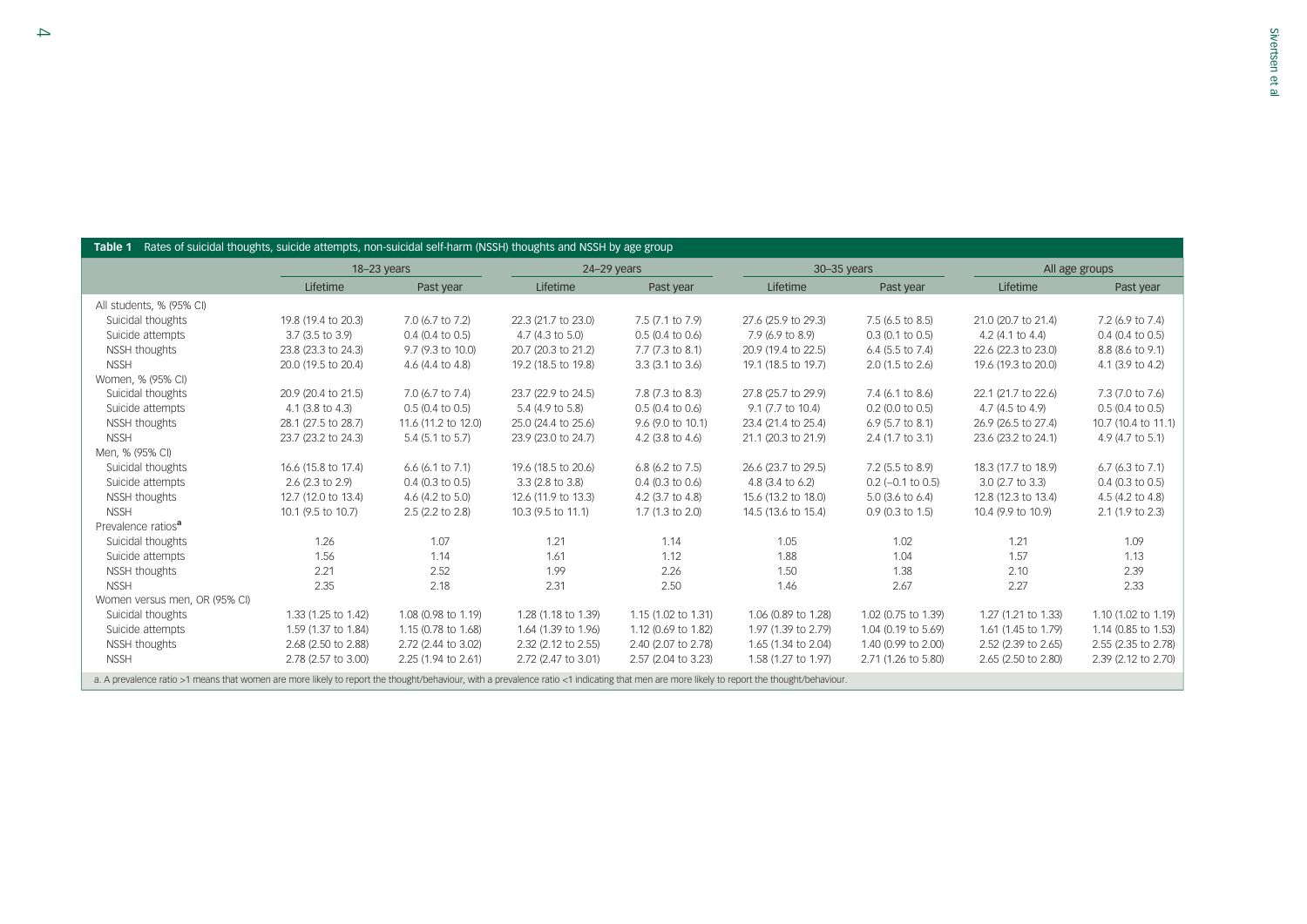<span id="page-4-0"></span>

Fig. 1 Prevalence of non-suicidal self-harm, non-suicidal self-harm thoughts, suicide attempts and suicidal thoughts, stratified by gender Error bars represent 95% CIs.

[Figure 3](#page-6-0) shows the prevalence of suicidal thoughts across all three SHoT studies from 2010 to 2018. There was a significant overall increase in students reporting suicidal thoughts ('a little', 'quite a bit' or 'extremely') from 2010 (7.7%) to 2014 (9.1%) to 2018 (11.4%;  $\chi^2$  = 62.8 (d.f. = 2, n = 69 119) P<0.001). The increase was significant in both genders  $(P<0.001)$ , The increase was evident in both men and women, and across all three response categories (especially from 2014 to 2018 for 'extremely'; see [Fig. 3](#page-6-0) for details).

Sensitivity analyses, including only the institutions included in all three surveys, gave overall near-identical results.

# **Discussion**

This large national survey from 2018, in which all full-time Norwegian university and college students aged 18–35 were invited to participate (response rate 31%), showed that suicide



Fig. 2 Age in years of first occurrence of non-suicidal self-harm, non-suicidal self-harm thoughts, suicide attempts and suicide thoughts by gender.

Error bars represent 95% CIs.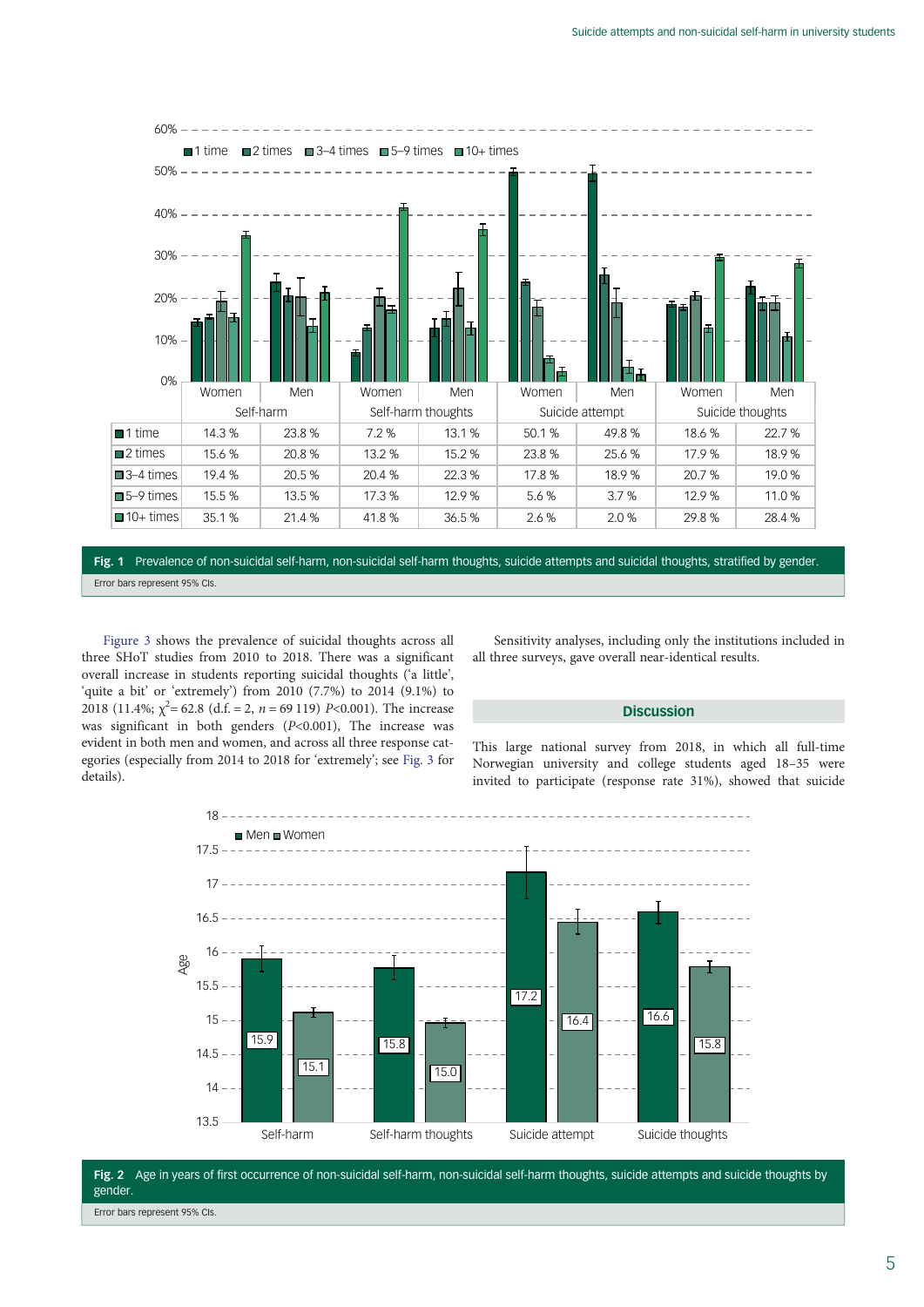<span id="page-5-0"></span>

| Sivertsen et al |  |
|-----------------|--|
|                 |  |

| Table 2 Rates of suicidal thoughts, suicide attempts, non-suicidal self-harm (NSSH) thoughts and NSSH by sociodemographic characteristics |                   |                     |                   |                    |                      |                     |                  |                  |
|-------------------------------------------------------------------------------------------------------------------------------------------|-------------------|---------------------|-------------------|--------------------|----------------------|---------------------|------------------|------------------|
|                                                                                                                                           | Suicidal thoughts |                     |                   | Suicide attempts   | <b>NSSH thoughts</b> |                     | <b>NSSH</b>      |                  |
|                                                                                                                                           | Lifetime          | Past year           | Lifetime          | Past year          | Lifetime             | Past year           | Lifetime         | Past year        |
| Accommodation                                                                                                                             |                   |                     |                   |                    |                      |                     |                  |                  |
| Lives with others, % (95% CI) ( $n = 40379$ )                                                                                             | 19.8 (19.4-20.1)  | $6.4(6.2 - 6.7)$    | $3.9(3.7 - 4.1)$  | $0.4(0.3 - 0.4)$   | 21.8 (21.4-22.2)     | 8.2 (7.9-8.5)       | 19.0 (18.6-19.3) | $3.7(3.6 - 3.9)$ |
| Lives alone, % (95% CI) ( $n = 9675$ )                                                                                                    | 26.5 (25.6-27.3)  | $10.2(9.6 - 10.8)$  | $5.7(5.2-6.1)$    | $0.8(0.6 - 1.0)$   | 26.3 (25.4-27.2)     | $11.8(11.2 - 12.5)$ | 22.7 (21.9-23.6) | 5.5 (5.0-6.0)    |
| Prevalence ratio                                                                                                                          | 1.34              | 1.59                | 1.46              |                    | 1.21                 | 1.44                | 1.19             | 1.49             |
| Relationship status                                                                                                                       |                   |                     |                   |                    |                      |                     |                  |                  |
| Partner/married, % (95% CI) (n = 25 085)                                                                                                  | 19.7 (19.2-20.2)  | $5.7(5.4 - 6.0)$    | $4.3(4.1 - 4.6)$  | $0.3(0.2 - 0 - 4)$ | 22.6 (22.1-23.2)     | $8.0 (7.7 - 8.3)$   | 20.4 (19.9-20.9) | $3.6(3.4 - 3.9)$ |
| Single, % (95% CI) (n = 24 969)                                                                                                           | 22.4 (21.9-22.9)  | $8.7(8.3 - 9.0)$    | $4.2$ (3.9-4.4)   | $0.6 (0.5 - 0.7)$  | 22.8 (22.2-23.3)     | 9.8 (9.4-10.2)      | 18.9 (18.4-19.4) | $4.5(4.3 - 4.8)$ |
| Prevalence ratio                                                                                                                          | 1.14              | 1.53                | 0.98              | 2.00               | 101                  | 1.23                | 0.93             | 1.25             |
| Economic activity                                                                                                                         |                   |                     |                   |                    |                      |                     |                  |                  |
| Economically active, >10 000 NOK, % (95% Cl) $(n = 43600)$                                                                                | 20.0 (19.6-20.3)  | $6.5(6.3 - 6.8)$    | $3.9(3.7 - 4.1)$  | $0.4(0.3 - 0.5)$   | 21.8 (21.5-22.2)     | $8.3 (8.1 - 8.6)$   | 18.9 (18.5-19.3) | $3.7(3.5 - 3.8)$ |
| Economically inactive, % (95% CI) (n = 6245)                                                                                              | 28.7 (27.6-29.8)  | $11.6(10.8 - 12.4)$ | $6.5(5.8 - 7.1)$  | $0.8(0.6 - 1.0)$   | 28.6 (27.5-29.8)     | $12.8(12.0 - 13.6)$ | 25.2 (24.1-26.3) | $6.9(6.3 - 7.5)$ |
| Prevalence ratio                                                                                                                          | 1.44              | 1.78                | 1.67              | 2.00               | 1.31                 | 1.54                | 1.33             | 1.86             |
| Ethnicity                                                                                                                                 |                   |                     |                   |                    |                      |                     |                  |                  |
| Ethnic Norwegian, % (95% CI) (n = 46 044)                                                                                                 | 20.7 (20.4-21.1)  | $7.0(6.7 - 7.2)$    | $4.0(3.8 - 4.2)$  | $0.4(0.3 - 0.5)$   | 22.5 (22.1-22.9)     | 8.8 (8.5-9.1)       | 19.7 (19.3-20.1) | $4.0(3.9 - 4.2)$ |
| Immigrant, % (95% CI) (n = 4010)                                                                                                          | 24.8 (23.4-26.1)  | $9.5(8.6 - 10.4)$   | $6.7 (5.9 - 7.5)$ | $0.9(0.6 - 1.2)$   | 25.1 (23.7-26.4)     | $10.2 (9.3 - 11.1)$ | 19.4 (18.1-20.6) | $4.4(3.8 - 5.1)$ |
| Prevalence ratio                                                                                                                          | 1.20              | 1.36                | 1.68              | 2.25               | 1.12                 | 1.16                | 0.98             | 1.10             |
| NOK, Norwegian Krone.                                                                                                                     |                   |                     |                   |                    |                      |                     |                  |                  |

attempts and NSSH among Norwegian college and university students are prevalent. More than one in five students reported lifetime suicide thoughts (21%), NSSH thoughts (23%) as well NSSH behaviours (20%). Around 4% had attempted to take their own life. The prevalence rates of both suicidal thoughts and NSSH were higher among women, as well as among students who were single, living alone, with a lower annual income and among immigrants. There was a significant increase in suicidal thoughts from 2010 (7.7%) to 2018 (11.4%), and the increase was evident in both men and women.

The current study used a similar operationalisation of suicide attempts and NSSH as a recent Scottish prevalence study<sup>[8](#page-7-0)</sup> of young adults aged 18 –34 years, as well as an English study of 16- to 24-year-olds.<sup>[20](#page-7-0)</sup> Although the prevalence of lifetime suicide attempts was notably lower in the current study (4.2%), compared with both the Scottish (11.3%) and English study (9%), the level of NSSH was at a similar level, or slightly higher, in Norway (19.7%), compared with Scotland and England (16.2% and 17.5%, respectively).

Regarding the observed gender differences, we observed similar prevalence ratios between men and women for both suicidal thoughts and attempts compared with the Scottish study. However, the gender differences were notably larger for NSSH in the current study (prevalence ratios 2.3 –2.4 higher for women), compared with the Scottish study (prevalence ratios 1.5 –1.8 for women). [8](#page-7-0) Of interest, we also found that the prevalence of recent NSSH (happening within the past year) was highest in the youngest age cohort (18 –23 years), and decreased in the older cohorts. Several explanations are possible for this observed age difference, including a 'healthy survivor effect' in which the healthiest students pursued long-term education, a differential study participation by age, cohort differences in perception of and/or reporting of NSSH behaviour. The age findings reported herein mirror the previously reported developmental pattern in NSSH behaviour.<sup>[10](#page-7-0)</sup> However, this age effect was not found for suicide attempts, which goes against the mentioned 'healthy survivor ' interpretation. As NSSH is known to peak in the teenage years,<sup>[1](#page-6-0)</sup> this may explain the differential effect.

It should be noted that the samples differed across the three studies. Whereas the Scottish and English studies included adolescents/young adults recruited from the general population, the current study included only a student population, skewing the present sample socioeconomically (higher) and potentially contributing to the higher rates of NSSH found. In terms of previous Norwegian studies, similar rates of lifetime suicide attempt (4%) were reported in a Norwegian study of adults aged 18-65 years,<sup>[21](#page-7-0)</sup> whereas in a web-based survey of young adults (average age 25.5 years) the lifetime prevalence of self-harm was 28%.<sup>[22](#page-7-0)</sup>

# Methodological considerations

A notable limitation of the present study is the modest response rate. As response rates are particularly important in prevalence studies, great care should be taken when generalising the current findings to the whole student population. Rather, it may be more appropriate to emphasise the relative differences between men and women, as well as different age cohorts and sociodemographic factors found in the current study, as these estimates are less prone to selection bias. It is possible that the use of a web-based survey approach contributed to the low response rate, as electronic platforms typically yield lower overall participation rates when compared with traditional postal mail approaches, such as paperbased surveys or face-to-face interviews.[23](#page-7-0) Related to this is the 69% female composition of the participants, which may represent a bias for the overall estimates, as women generally report worse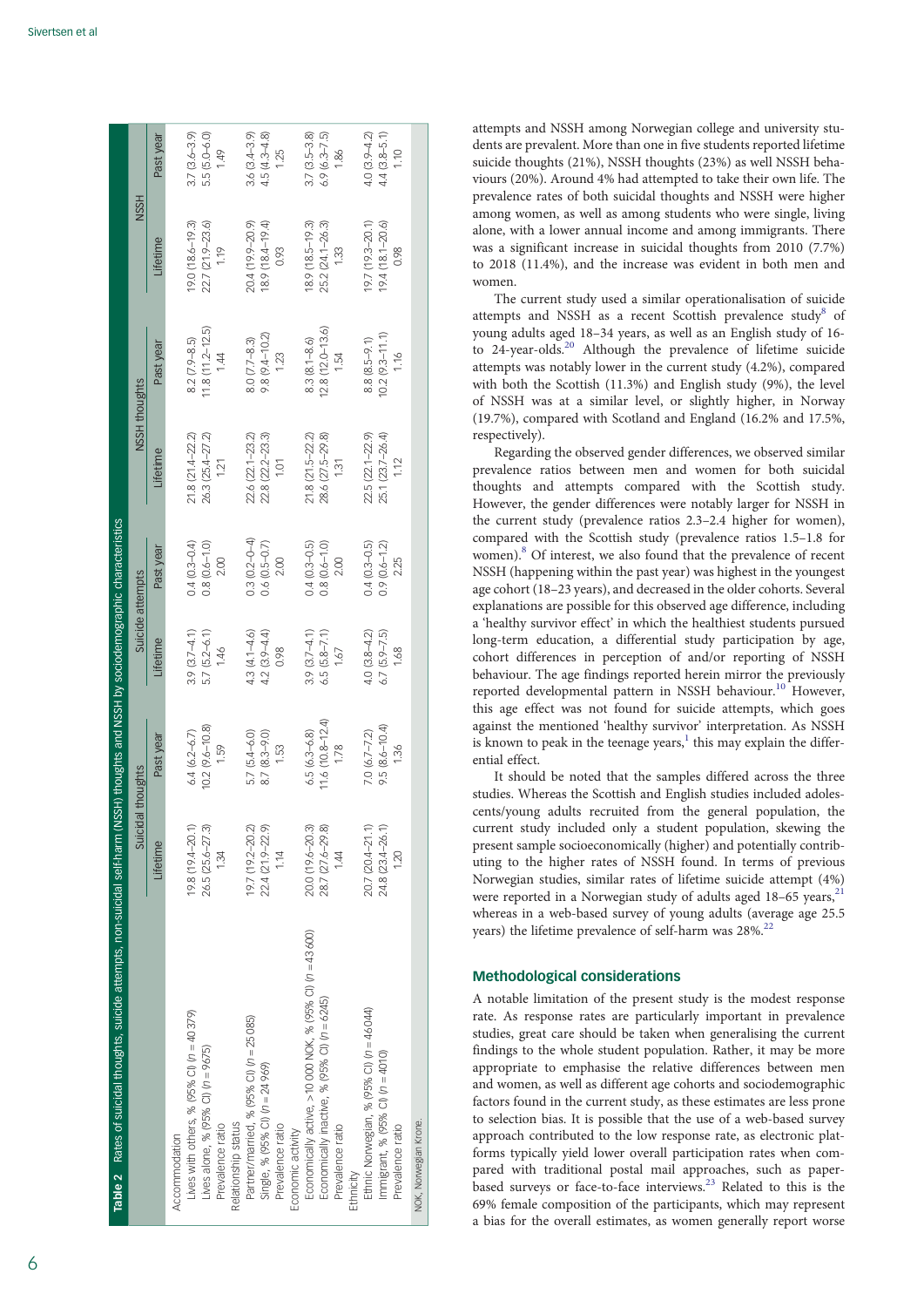<span id="page-6-0"></span>

Fig. 3 Prevalence of suicidal thoughts from 2010 to 2018 by gender.

Error bars represent 95% CIs.

health across most parameters compared with men. The strengths of the present study include the combination of very large sample size, and the inclusion of an established instrument assessing suicide attempts and NSSH.

## Study implications

The findings have notable clinical implications, as they call attention to both the observed high level of suicide attempts and NSSH in this age cohort, as well as identifying important sociodemographic highrisk groups. Regarding the prevalence, further research, preferably registry linkage studies, is needed to confirm whether the observed level is representative of the total student population. Importantly, and consistent with O'Connor et al's Scottish study, $8$  among those students reporting NSSH and suicide attempts, the majority had done so on multiple occasions, which underscores the importance of clinicians being vigilant when students present with a history of suicide attempts or NSSH. It is also concerning that, consistent with McManus et  $al$ ,<sup>[17](#page-7-0)</sup> the rates of suicidal thoughts also appear to have increased in recent years. Further research is required to investigate the factors that may account for this increase. Given the strong link to future suicide, $\frac{1}{1}$  clinicians should also assess potential risk factors that may increase the likelihood of self-injurious behaviours.

Our finding that suicide attempts and NSSH are more common among single and poor students, as well as among students with non-Norwegian ethnicity, have obvious implications both from a public health perspective, but especially for student welfare organisations. Concerning those defined as immigrants, it should be noted that this group is heterogeneous. Specifically, they have immigrated from many different countries, their reasons for immigration differ, as does their length of stay in Norway. These are all factors associated with adverse health outcomes, and likely also associated with NSSH. As emphasised in the Scottish study, prospective data are needed to establish the direction of association between such sociodemographic factors and suicide attempts and NSSH. Still, the findings are in line with existing studies showing a consistent social gradient across health measures, including in relatively egalitarian societies, such as Norway.

**Børge Sivertsen, PsyD PhD D, Professor, Department of Health Promotion, Norwegian** Institute of Public Health, Bergen, Norway; Department of Research & Innovation, Helse Fonna HF, Haugesund, Norway; and Department of Mental Health, Norwegian University of Science and Technology, Trondheim, Norway; Mari Hysing, PsyD PhD, Professor, Department of Psychosocial Science, Faculty of Psychology, University of Bergen, Norway; Marit Knapstad, PsyD PhD, Postdoctor, Department of Health Promotion, Norwegian Institute of Public Health, Bergen, Norway; and Department of Clinical Psychology, Faculty of Psychology, University of Bergen, Norway; **Allison G. Harvey**, PhD, Professor, Department of Psychology, University of California, USA; Anne Reneflot, PhD, Department Director, Department of Mental Health and Suicide, Norwegian Institute of Public Health, Oslo, Norway; Kari Jussie Lønning, MD, Director of Science, Vestre Viken HF and The Student Welfare Organization of Oslo and Akershus (SiO), Norway; Rory C. O'Connor, PhD, Professor of Health Psychology, Suicidal Behaviour Research Laboratory, Institute of Health & Wellbeing, University of Glasgow, UK

Correspondence: Børge Sivertsen, Department of Health Promotion, Norwegian Institute of Public Health, Bergen, Norway, Postboks 973 Sentrum, 5808 Bergen, Norway. Email: [borge.sivertsen@fhi.no](mailto:borge.sivertsen@fhi.no)

First received 6 Nov 2018, final revision 10 Jan 2019, accepted 16 Jan 2019

#### Funding

SHoT2018 has received funding from the Norwegian Ministry of Education and Research (2017) and the Norwegian Ministry of Health and Care Services (2016).

#### Acknowledgements

We wish to thank all students participating in the study, as well as the three largest student welfare associations in Norway (SiO, Sammen, and SiT), who initiated and designed the SHoT study.

## **References**

- 1 Hawton K, Saunders KE, O'Connor RC. Self-harm and suicide in adolescents. Lancet 2012; 379: 2373–82.
- 2 Turecki G. Brent DA. Suicide and suicidal behaviour. Lancet 2016: 387: 1227–39.
- 3 O'Connor RC, Nock MK. The psychology of suicidal behaviour. Lancet Psychiatry 2014; 1: 73–85.
- 4 Chan MK, Bhatti H, Meader N, Stockton S, Evans J, O'Connor RC, et al. Predicting suicide following self-harm: systematic review of risk factors and risk scales. Br J Psychiatry 2016; 209: 277–83.
- 5 Cooper J, Kapur N, Webb R, Lawlor M, Guthrie E, Mackway-Jones K, et al. Suicide after deliberate self-harm: a 4-year cohort study. Am J Psychiatry 2005; 162: 297–303.